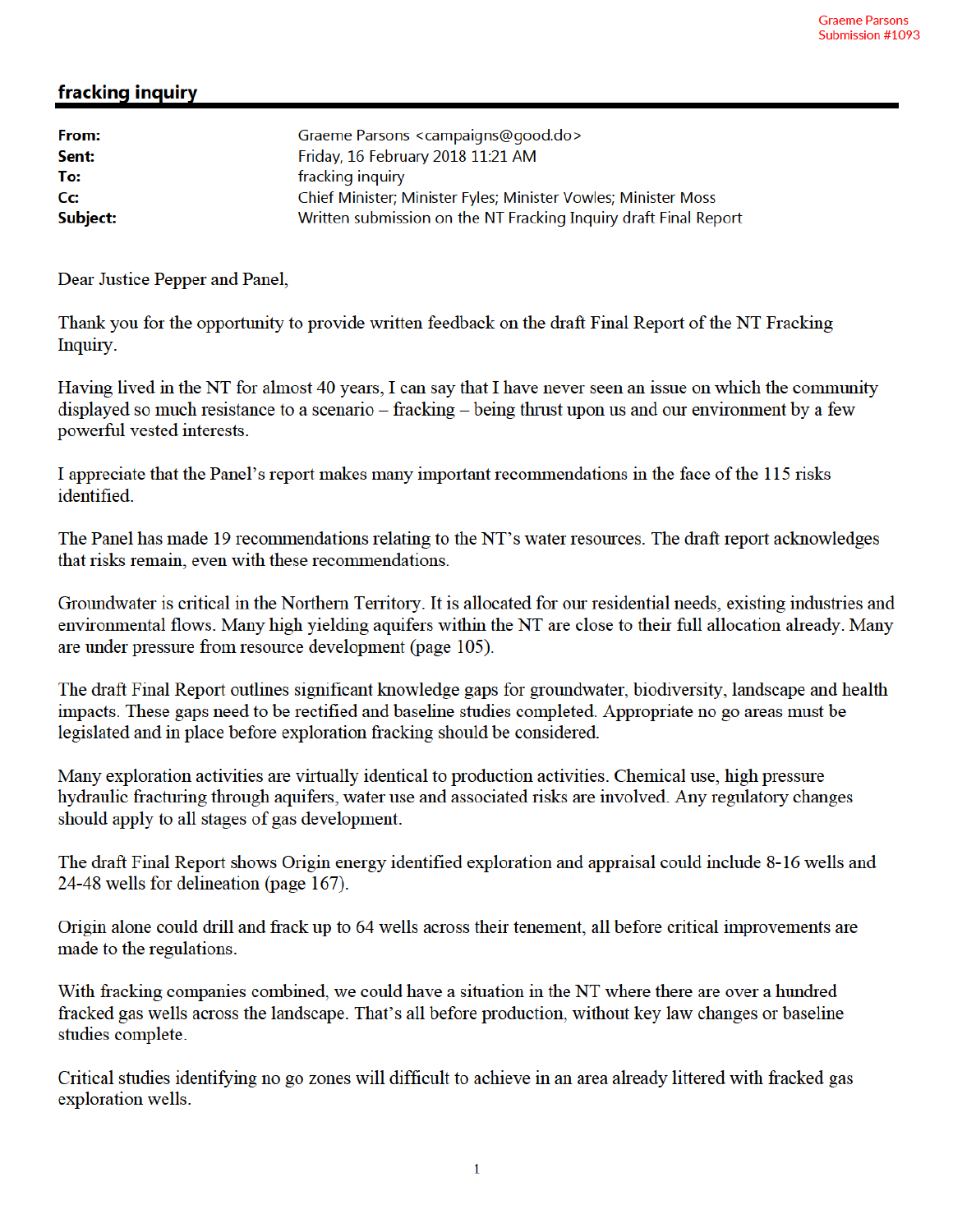I support the swath of new regulations and legislation required to try and protect landholders and water. However, that work needs to happen before the oil and gas industry is permitted to start fracking in the Northern Territory again.

The below critical recommendations must be improved and work completed BEFORE EXPLORATION fracking takes place.

Recommendation 5.1 (Enforceable code of practice for abandonment of onshore gas wells)

Recommendation 5.6 (Wastewater management framework)

Recommendation 7.1 (Water Act amended for shale extraction licence and payment for water)

Recommendation 7.4 (Strategic regional environmental and baseline assessment (SREBA), including a regional groundwater model, be developed and undertaken)

Recommendation 8.4 (Fire management plan and 10 year baseline assessment)

Recommendation 9.2 (Code of practice be developed and implemented for monitoring, detection and reporting of methane emissions)

Recommendation 10.1 (Human Health Risk Assessment prepared and approved)

Recommendation 12.11 (Social impact management plan) This recommendation should also be extended to allow for the legal right to say 'no' to fracking.

Recommendation 14.1 (Design and implement a full cost recovery system for fracking regulation)

Recommendation 14.16 (Legislation to regulate seismic surveys, drilling, hydraulic fracturing, and well abandonment)

Recommendation 14.18 (Fit and proper person test)

Recommendation 15.1 (Strategic regional environmental and baseline assessment (SREBA) undertaken and no go zones implemented)

In the NT there is a saying, "Once you frack you can't go back." Exploration fracking is no different. The studies, legal improvements and no-go zones suggested by the panel are critical. They must be actioned before any further fracking exploration.

Let's not wait until the production phase to put in place critical new regulations and laws. We must avoid delays to the protection of the Northern Territory's water, landscapes and people.

Thank you for considering my feedback on this critical matter for the future of the Northern Territory.

Yours sincerely, Graeme Parsons

*\_\_\_\_\_\_\_\_\_\_\_\_\_\_\_\_\_\_\_\_\_\_\_\_*\_ This email was sent by Graeme Parsons via Do Gooder, a website that allows people to contact you regarding issues they consider important. In accordance with web protocol FC 3834 we have set the FROM field of this email to our generic no-reply address at campaigns@good.do, however Graeme provided an email address ) which we included in the REPLY-TO field.

 $\mathfrak{p}$